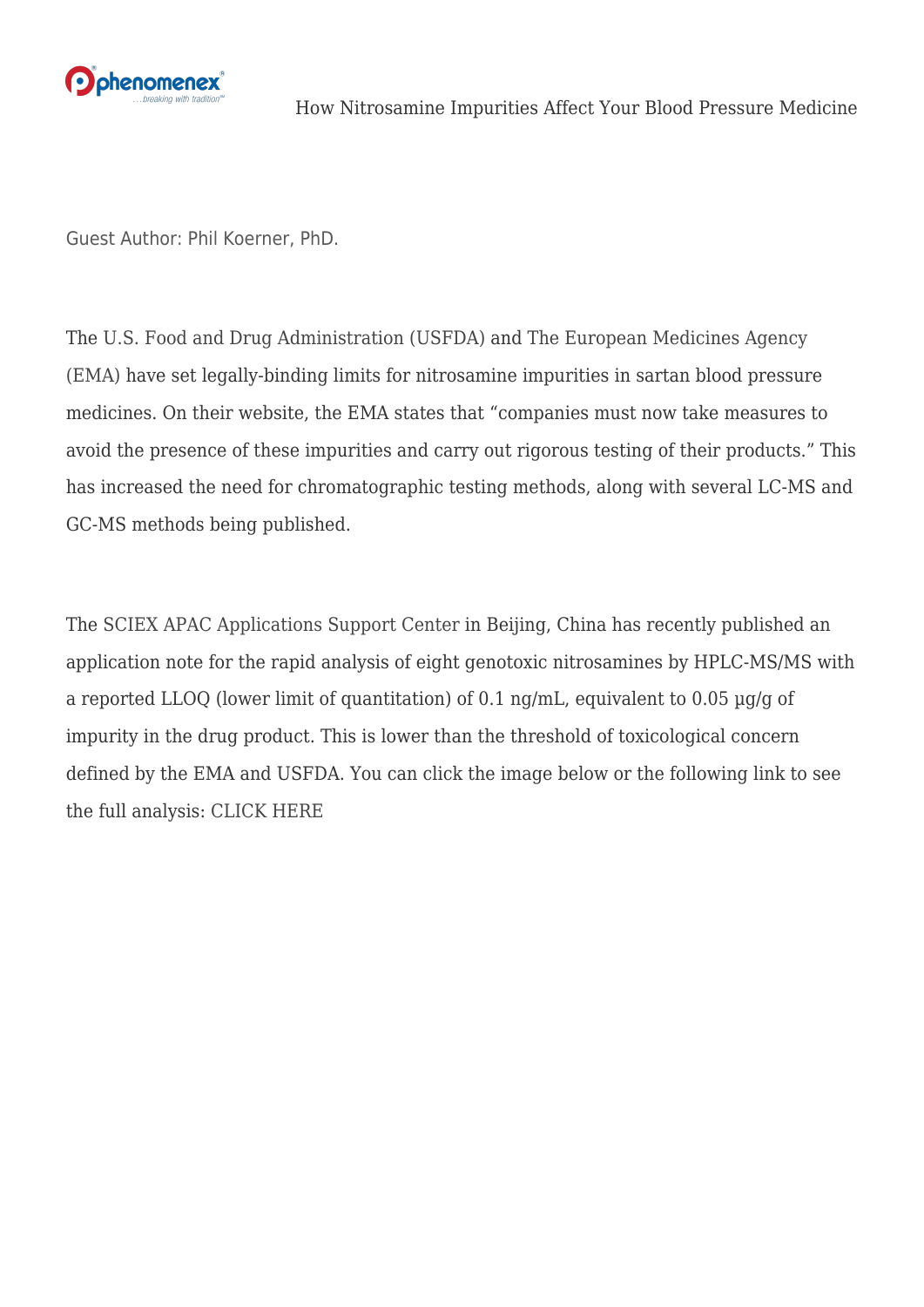



## Rapid Analysis of Genotoxic Nitrosamines by HPLC-MS/MS

Sensitive, Robust Assay Using a SCIEX Triple Quad™ 4500 System and the ExionLC™ System

Lihai Guo, Zhimin Long, Xiangyang Leng APAC Applications Support Center, China

## **Introduction**

Genotoxic impurities (GTI's) are intermediate, reactive products or degradants formed during drug synthesis, formulation or storage. These impurities can damage human genetic mater very low levels, leading to DNA mutations which can contribute to tumorigenesis and carcinogenicity. Because of these compounds' potencies, they pose a threat to the safety of medication. To prevent large-scale recall incidents, such as those involving nelfinavir mesylate (Viracept) in 2007, or valsartan (Diovan) in 2018, regulatory agencies including the US FDA and the European Medicines Agency (EMA), have issued guidelines on the allowable limits of genotoxic impurities in pharmaceutical products to ensure their safety. These guidelines state exposure to GTTs must be below the threshold of toxicological concern (TTC) of 1.5 µg per day.

Nitrosamines are some of the most potent and well-studied chemical carcinogens. They are commonly found in grains, cured meats, beer, tobacco and drinking water as well as being intermediates in organic synthesis. Due to their potent genotoxicity, it is important to accurately quantitate this group of compounds in pharmaceutical ingredients and products during drug development. However, it can be challenging to develop a robust, sensitive analytical method for them due to their low molecular weight and high hydrophilicity

For valsartan with a standard daily dose of 80 mg/day, to estimate the required sensitivity of a nitrosamine assay, the equation below can be used:

 $Required \; LLOQ < \frac{1.5 \; \mu g \; allowed \; nitrosamine}{0.080 \; g \; daily \; dose}$ 

Required LLOQ < 18.75  $\frac{\mu g}{c}$ 

In this publication, a method for the analysis of eight nitrosamine compounds is described, with a lower limit of quantitation (LLOQ) of 0.05 µg/g in a drug product which corresponds to significantly less than the TTC for most pharmaceutical products.



## Key Features of the SCIEX Triple Quad 4500 **System with ExionLC System**

- . The SCIEX Triple Quad 4500 system is industry proven to be a sensitive and robust sensitivity for quantitaiton
- . The ExionLC system pairs seamlessly with SCIEX m spectrometers providing a complete, workhorse LC-MS/MS solution

## **Methods**

Sample Preparation: Samples were prepared by dissolving the final drug product, in this case, the contents of an 80 mg capsule, by emptying the contents and adding 40 ml of 1:1 MeOH:Water, bringing the concentration to 2 mg/ml. The mixture was vortex mixed for 1 minute followed by sonication in a bath sonicator for 20 minutes. The solution was allowed to settle for 1 hour at room temp and the supernatant was transferred and centrifuged for 5 minutes at 14k RPM. Aliquots of the solution were transferred to HPLC vials for analysis by LC-MS/MS. Standards are prepared by diluting mixtures of the eight compound's working standards into the extraction solvent to final concentrations of 0.1, 0.2, 1.0, 2.0, 5.0, 10 and 20 ng/ml of each analyte prior to mixture and transfer. The 0.1 ng/mL in the extract corresponds to 0.05 µg/g in the tablet.

The EMA continues to closely monitor drug manufacturing, and as a precaution, has recently called on companies using certain reagents to manufacture pioglitazone, a diabetes drug, to test their products and check their processes to rule out the presence of nitrosamine impurities, in particular nitrosodimethylamine (NDMA). This follows the detection of low levels of NDMA in a few batches of pioglitazone manufactured by Hetero Labs in India.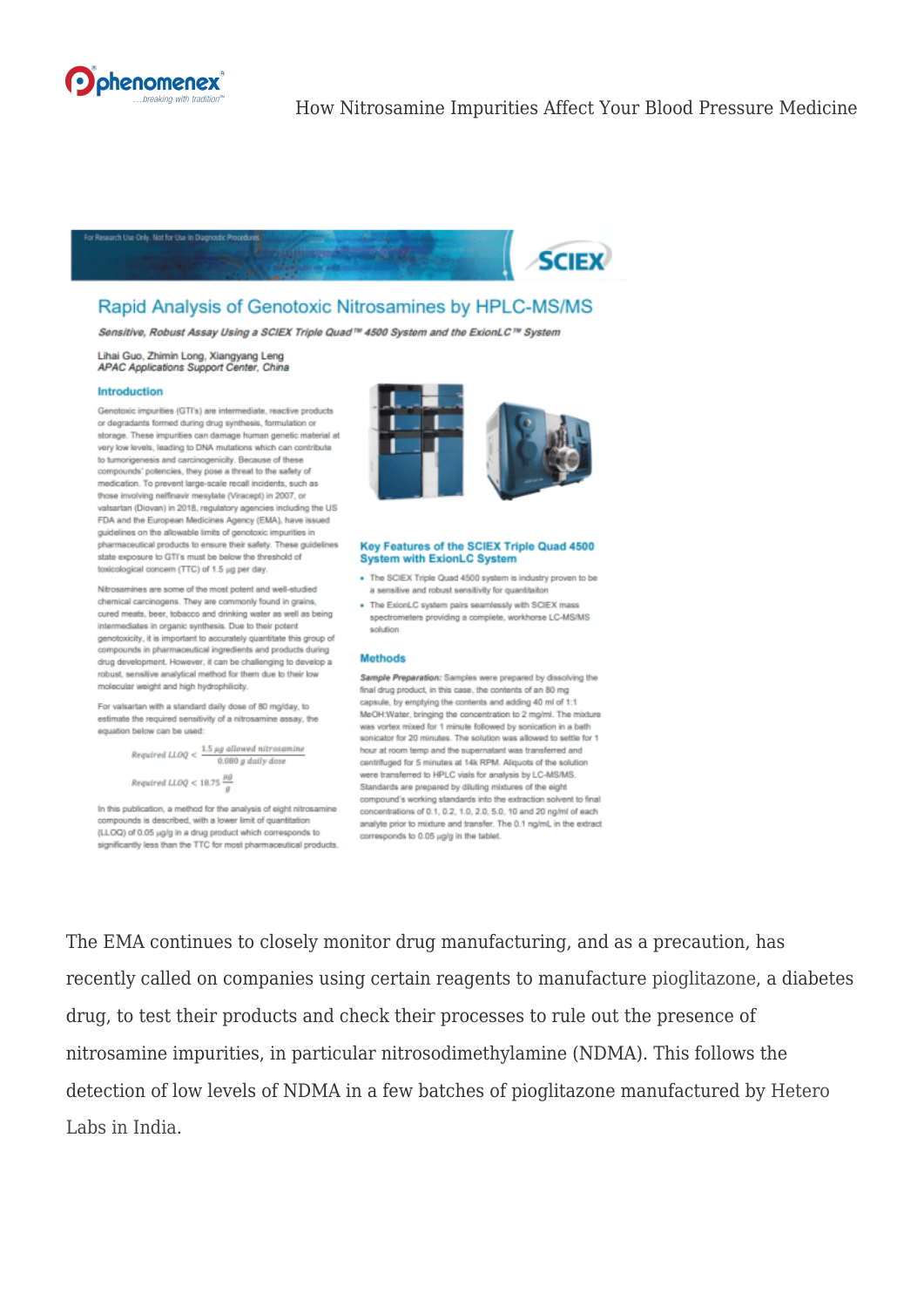

In March of this year, Hetero announced a recall of 87 lots of losartan potassium tablets, which had been found to contain another nitrosamine impurity NMBA (N-Nitroso-Nmethyl-4-aminobutyric acid). This impurity is a known animal and potential human carcinogen. Shortly after, Torrent and Teva recalled losartan in the US due to the presence of NMBA in the API manufactured by Hetero, which exceeded the USFDA's interim acceptable exposure limit of 9.82 ppm. More recently, another nitrosamine, N-Nitroso-Nmethyl-4-aminobutyric acid (NMBA), was reported in losartan potassium tablets, resulting in the product also be recalled from the market.

These sartan drug medicine recalls have been necessary because the exposure to genotoxic nitrosamines poses an unacceptable safety risk to patients. However, it has [resulted in a](https://phenomenex.blog/2019/04/02/sartan-drugs/) [shortage](https://phenomenex.blog/2019/04/02/sartan-drugs/) of these drugs as well. To keep up with the latest news on the topic, you can visit the FDA website: [CLICK HERE](https://www.fda.gov/drugs/drug-safety-and-availability/fda-updates-and-press-announcements-angiotensin-ii-receptor-blocker-arb-recalls-valsartan-losartan), or the EMA website: [CLICK HERE](https://www.ema.europa.eu/en/medicines/human/referrals/angiotensin-ii-receptor-antagonists-sartans-containing-tetrazole-group)

And if you are interested in a deeper dive into sartan drugs, check out our earlier article, ["Sartan Drugs Have Been Deemed in Shortage by the FDA"](https://phenomenex.blog/2019/04/02/sartan-drugs/), which focuses on the make-up and how sartan drugs could affect you.

[Sartan Drugs Have Been Deemed in Shortage by the FDA](https://phenomenex.blog/2019/04/02/sartan-drugs/)